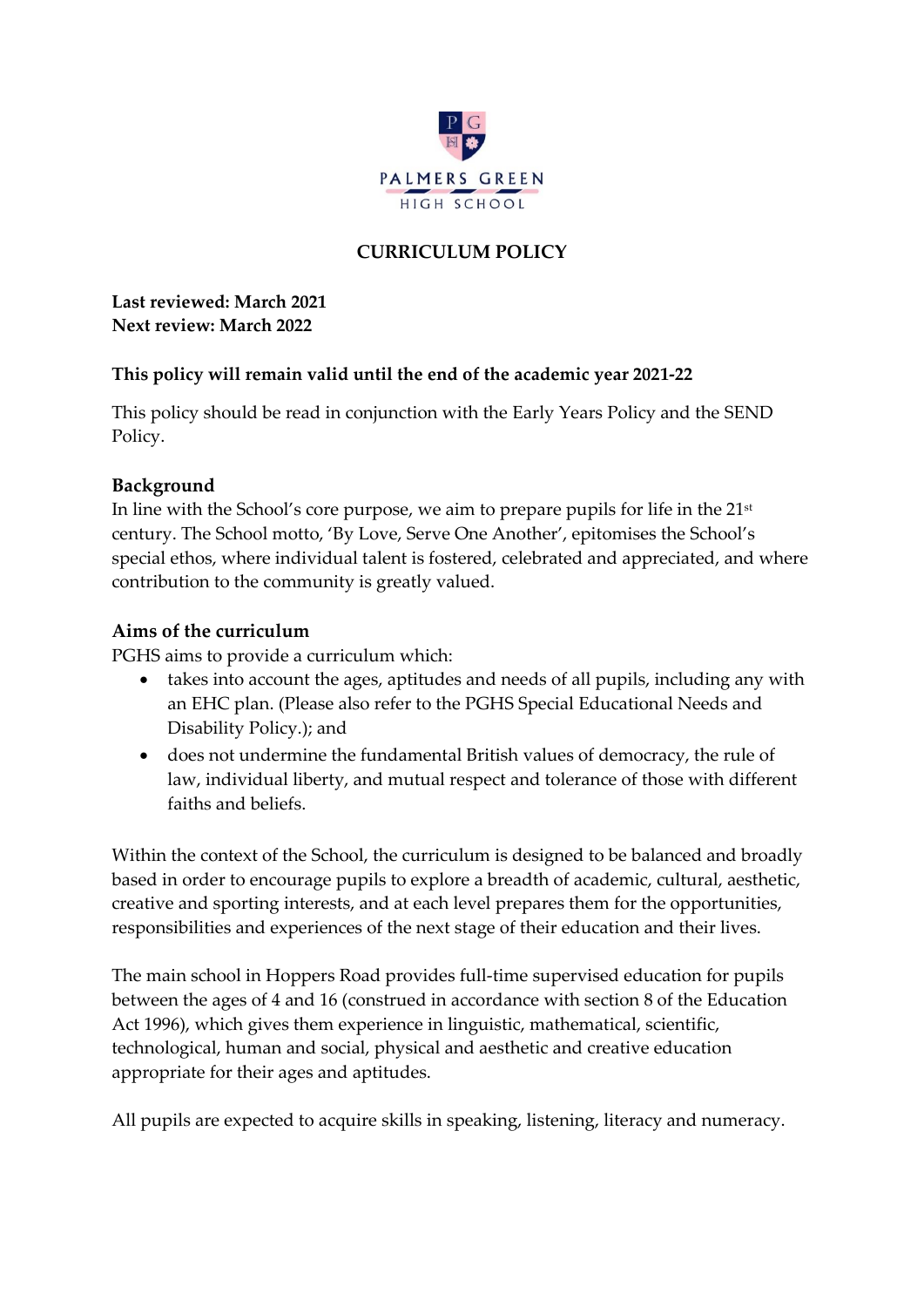The Personal, Social, Health and Economic Education (PSHEE) programme reflects the School's Aims and ethos, and encourages respect for other people, paying particular regard to the protected characteristics set out in The Equality Act 2010, which states:

*"It is unlawful for a school to discriminate against a pupil or prospective pupil by treating them*  less favourably because of their sex, race, disability, religion or belief, sexual orientation, gender *reassignment and pregnancy or maternity"* 

As an academically selective girls' school Palmers Green High School reserves the right to refuse to admit pupils of the opposite sex and those who are unable to access the curriculum offered at the School. If a pupil has a disability for which reasonable adjustments would be required during their career, these will be discussed with the parents prior to assessment and/or offer.

The Careers Education and Guidance programme in the Senior School (Years 7-11) includes access to accurate and up-to-date careers guidance, especially at key points in the Senior School, which is presented in an impartial manner, enables pupils to make informed choices about a broad range of career options and helps to encourage them to fulfil their potential.

Pupils in the Nursery (aged 3-4 years old) access a programme of activities which is appropriate to their educational needs in relation to personal, social, emotional and physical development and communication and language skills.

At each stage, the curriculum provides the opportunity for all pupils to learn and make progress and it also prepares them for the opportunities, responsibilities and experiences of life in British Society. We are a selective school and as such our standards and expectations are high. However, we recognise that different pupils may excel in different areas and therefore teaching and learning is differentiated to cater for pupils' needs.

## **Lower School**

## *Early Years Foundation Stage*

There is a balance of structured activities and child initiated play with opportunities for learning both indoors and outdoors. The curriculum includes Music, Drama and Physical Education which are taught by specialist teachers in the Reception Class.

### *Key Stages 1 and 2*

There is a broad and balanced curriculum with plentiful opportunities for independent and active learning.

The pupils are taught the following subjects:

English, Mathematics, Science, Art, Design & Technology, Drama, French, Geography, History, Computing/ICT, Music, PE, PSHEE, RE and Spanish.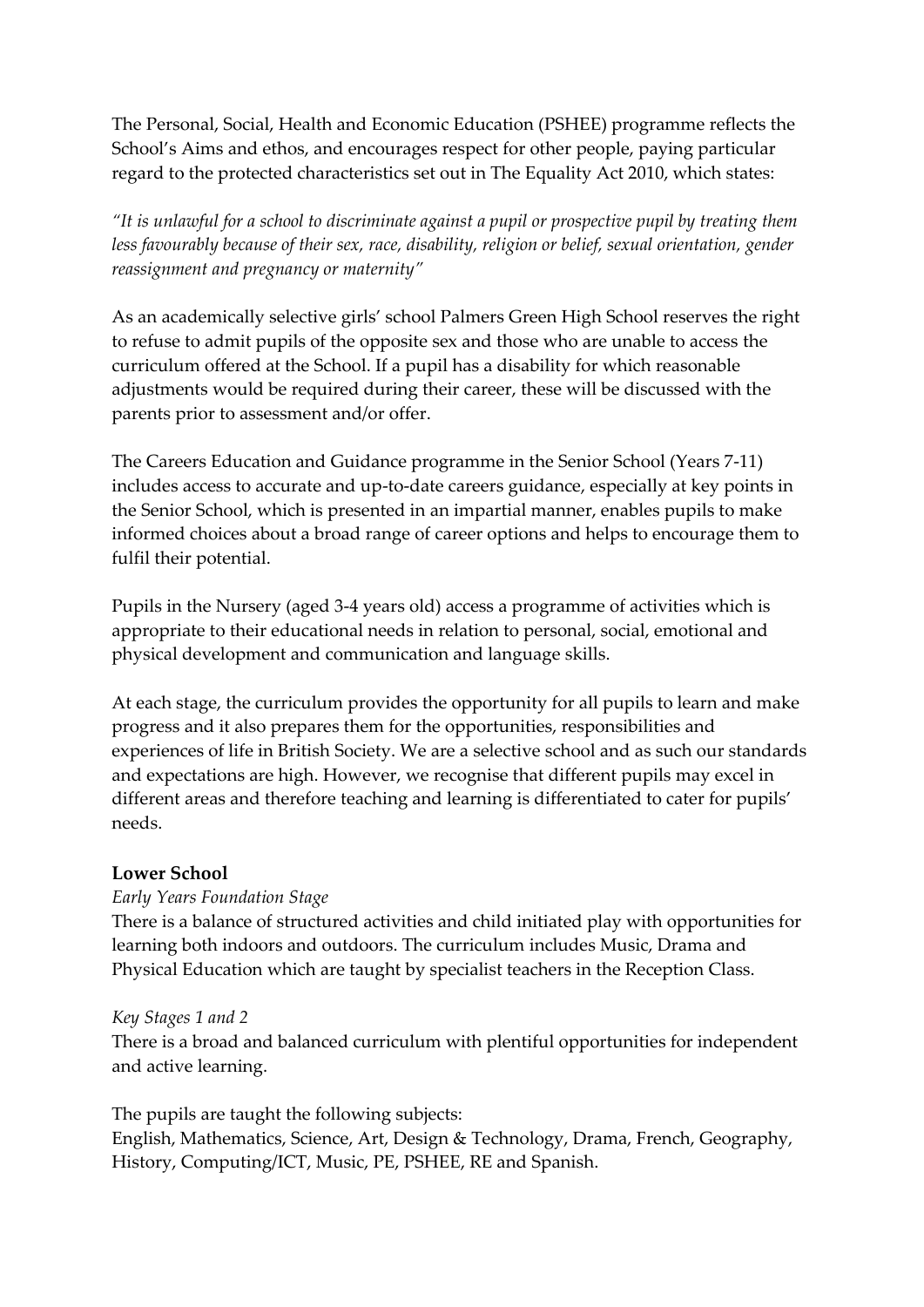Within the multi-cultural School community, mutual respect and tolerance of those with different faiths and beliefs is promoted. In addition, within the ethos of the School, British values, such as democracy, the rule of law and rights/responsibilities regarding individual liberties are taught.

## **Senior School**

# Key Stage 3 (Years  $7 - 9$ )

The curriculum during the first three years of the Senior School (Years 7-9) is designed to give a broad and balanced education. Fifteen subjects are taught: English, Mathematics, Science (Biology, Chemistry & Physics), Art, Careers Education and Guidance, Design & Technology (curriculum time allocation in Years 7-8 and extracurricular opportunities for Year 9), Drama, French, Geography, History, ICT, Music, PE, PSHEE and Spanish (from Year 8). The usual size of teaching groups in KS3 is 12-16 pupils.

In KS3 pupils are set by ability or selected specifically by specialist subject staff in English, Maths, Science and French. In other subjects pupils are taught using groups selected for English, Maths, Science or French. Pupils commence GCSE Science studies from September of Year 9, allowing many to access GCSE certification in three separate science subjects.

In addition to the timetabled PSHEE lesson, this programme is also delivered through a combination of tutorials during form time, in assemblies and through lessons for Careers Education & Guidance.

## *Key Stage 4*

The curriculum in Years 10 and 11 offers a wide range of subjects at both GCSE and IGCSE, with some pupils accessing AS level course material, e.g. bilingual pupils and those taking the FSMQ Additional Mathematics qualification. All pupils study a core of English Language, English Literature, Mathematics, French or Spanish, Biology, Chemistry and Physics (triple or double science as appropriate). Pupils select a further three additional subjects from Art, Drama, Geography, History, ICT, Music, PE and Spanish.

Pupils interested in Design & Technology may choose to follow a course in D&T, which is delivered through extra-curricular classes.

Pupils who demonstrate particular aptitude in Mathematics are invited to take additional classes before/after school in order to prepare for the OCR Free Standing Maths Qualification 'Additional Maths'. Pupils who are proficient in an additional language e.g. Modern Greek, Turkish, Gujarati, Russian or Chinese are encouraged to take GCSE/IGCSE in these subjects, although tuition cannot under normal circumstances be offered in School.